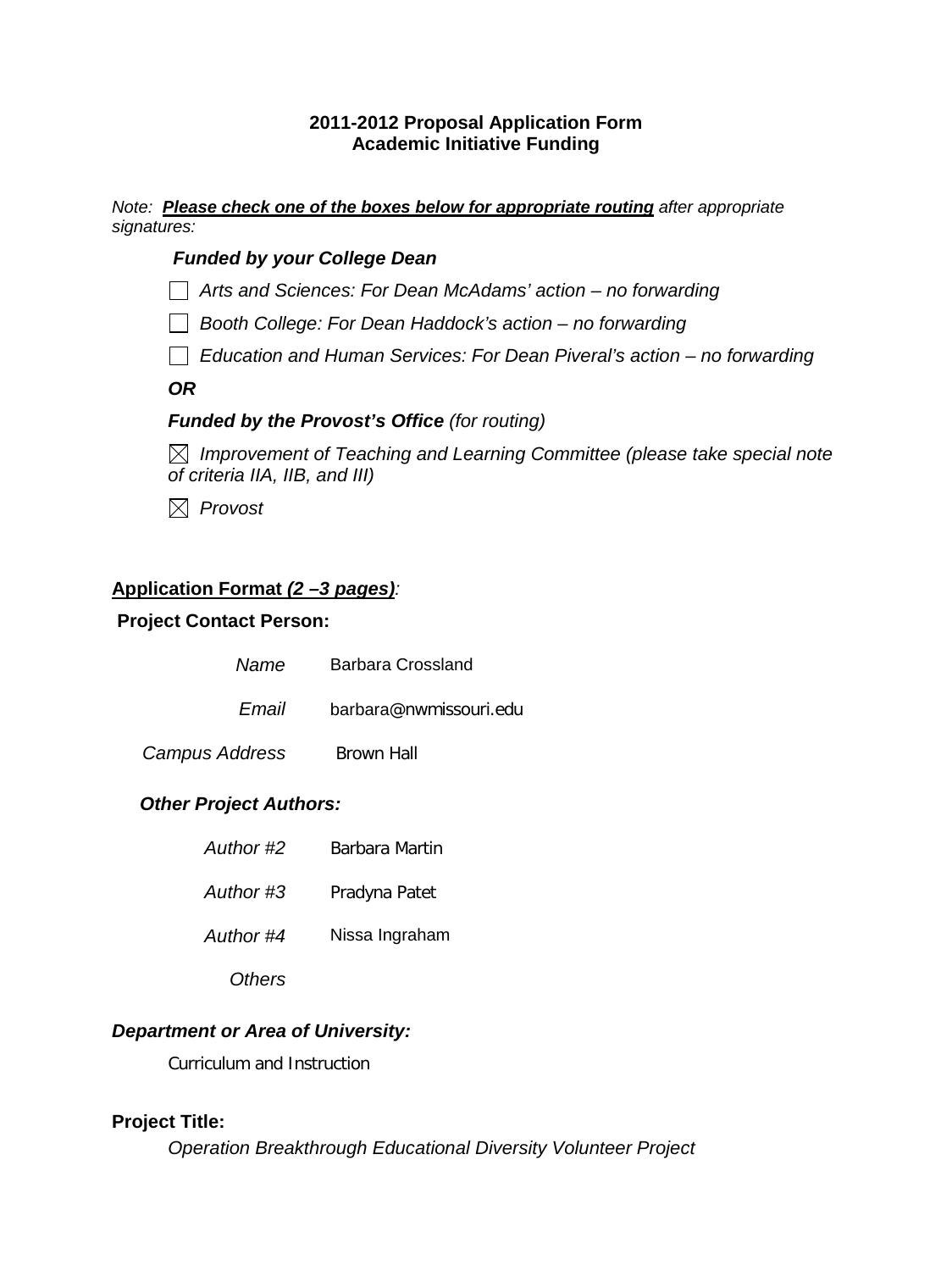#### **Abstract:**

Abstract in one paragraph (an overview of the project describing the content and purpose)

Education students will take one day (a Friday) to volunteer at Operation Breakthrough in the culturally diverse childcare organization in downtown Kansas City. Students will depart in the early morning hours on a NW bus to volunteer their time to care for children/students at the facility. As an project enrollment foundation, the students will have to register for the experience and supply a non-perishable supply item to donate to the Operation Breakthrough organization. The students will be accompanied by the four authors of the project/faculty. The students will spend an 8 hour day at the organization learning of the diverse needs of the economically challenged children/students and the accommodations/curriculum which the organization employs to best help those children/students overcome their unique challenges. This experience will count towards the diversity hours that all education students must accrue during their undergraduate experience (this will help to off-set the removal of the traditional Pow-Wow offered diversity hours).

## **I. Linkage to Goals**

Identify how the project is aligned with specific university value(s), strategic theme(s), or approved department goal(s).

*Through this diversity experience, our students will further the university values of: being open and ethical, caring about one another, self-improving, and working together to accomplish a goal. This will help to better equip them to be leaders in their chosen field of education.*

#### **II. Deployment Strategy**

A. Demonstrate how this is student-centered with a clear focus to improvement of learning

*Through this project, the students will be allowed a hands-on approach to meeting students diverse needs (economically and racially).*

B. Describe the extent of student planning and involvement in the implementation in the project

*Through the donation portion of the program, the students will have to problem solve what types of tangible items would best serve a diverse setting. Additionally, the students will be able to self-select the age of student with which they would like to work.*

#### C. Describe the number of students impacted by the project

*Due to the economic and logistical constraints, one bus will be provided to transport the students, thus resulting in a 40 person cap on the project.*

#### D. Describe the timeline of activities

*August: Submission of project grant application*

*September: Arrangements made with Operation Breakthrough, publicity distributed to students*

*October: Student applications accepted and vetted for proper background check*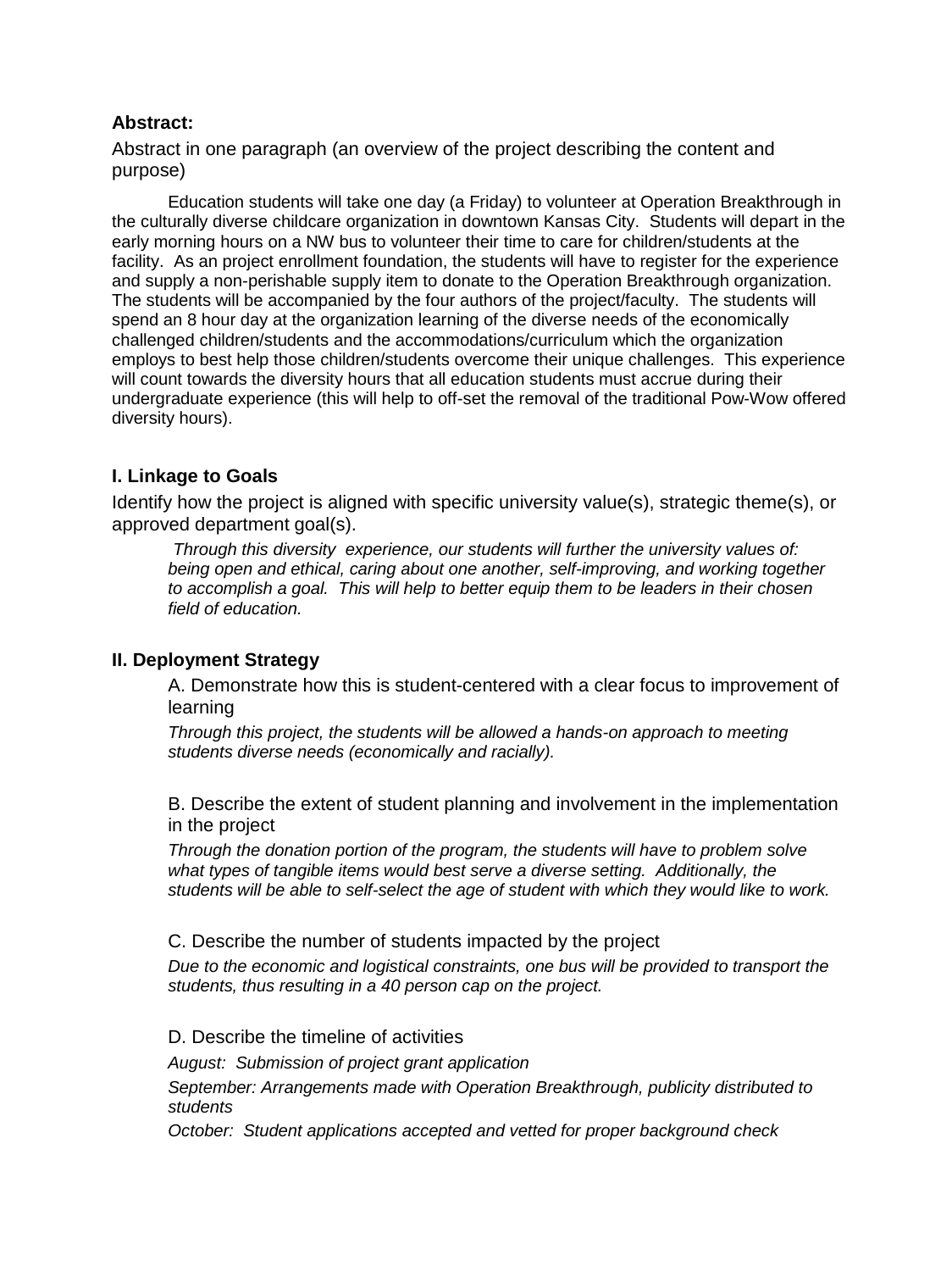*completed, students notified of their acceptance in the project*

*November: Meeting with all participants one week prior to project date, Project launch, qualitative and survey feedback gathered from Operation Breakthrough and student participants*

E. List the projected completion date as well as the date you will submit your final report

*Project completion date: December 2011 Final Report: Spring 2012*

#### **III. Assessment Strategy**

List your project outcomes and describe your assessment strategy for each, providing a clear definition and measurable outcomes. *Include an electronic copy of the assessment tool to be used with this document.*

*Qualitative: we will ask the student participants and the Operation Breakthrough leaders to write to the following questions: What did you gain from this experience? What would you improve for any subsequent experiences? These responses will then be open coded and shared.*

#### **IV. Describe the anticipated results**

*It is anticipated that the student participants will feel that they gained new and irreplacable knowledge about meeting the diverse needs of economically chanllenged and racially diverse students. It is also anticipated that the student participants will help with Operation Breakthrough's need for both donations and voluntary assistance.*

#### **V. Project Costs and Support**

List the projected costs and, if possible, other sources of funding to support the project *Costs: Transportation - 1 bus: \$553.30*

 *Communication with Operation Breakthrough: - long distance phone calls : \$.25/min.+100 min.=\$25.00 Publicity:- printing: \$25.00 Donations for Operation Breakthrough - \$10.00/student Total Costs= \$ 1003.30 Support: Communication with Operation Breakthrough: - long distance phone calls: \$25.00 Faculty funded Publicity- printing: \$25.00 department funded Donations for Operation Breakthrough- student funded Total Costs Requested: \$553.30*